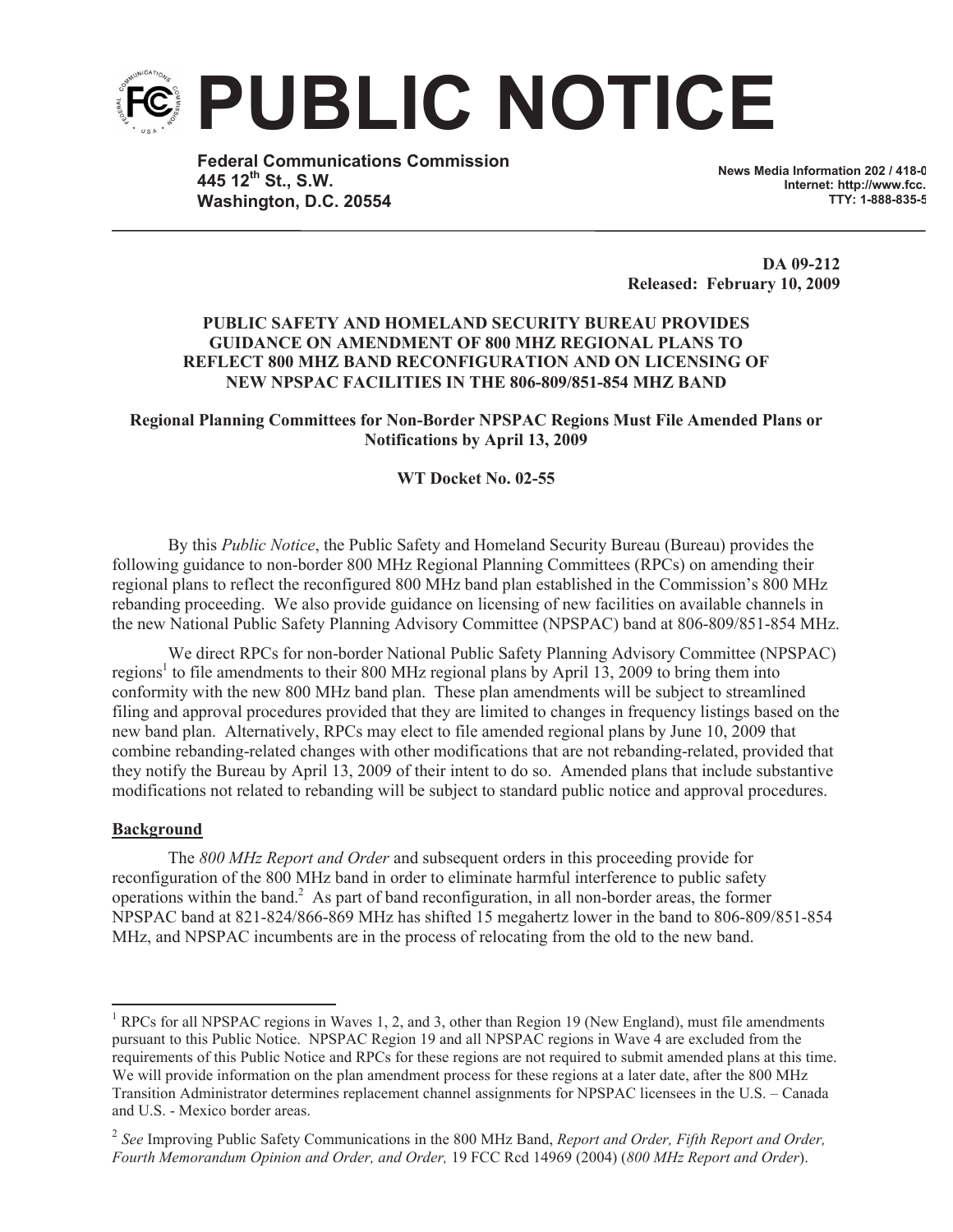The Commission's policies require the RPCs to prepare and submit regional plans for use of the NPSPAC band in their respective Public Safety Regions.<sup>3</sup> The RPCs must also update their regional plans as needed to conform them to changes in the nationwide NPSPAC band plan, and to reflect other changes in the disposition of NPSPAC channels within the region, technical requirements, or procedures for assigning channels.<sup>4</sup>

### **Amending 800 MHz Regional Plans to Reflect 800 MHz Band Reconfiguration**

As a consequence of 800 MHz band reconfiguration, all non-border 800 MHz non-border RPCs must amend their regional plans currently on file with the Commission to reflect the 15 megahertz shift in the NPSPAC band from 821-824/866-869 MHz to 806-809/851-854 MHz. Some RPCs may also need to amend their regional plans to include other updates or modifications that are not rebanding-related. We establish the following alternative procedures for submission and approval of amended 800 MHz regional plans depending on whether the amendments are rebanding-related only or include other substantive changes.

Regional Plan Amendments Limited to Rebanding-Related Changes. We establish a streamlined process for RPCs that submit amended plans to reflect the 15 megahertz shift in the NPSPAC band from 821-824/866-869 MHz to 806-809/851-854 MHz, but that propose no other substantive amendments to their regional plans. Because the amendments are limited to shifting channel assignments in the existing plan downward by 15 megahertz, we will allow RPCs to submit such amendments without first seeking concurrence from adjacent Public Safety Regions. Furthermore, the Bureau will waive normal public notice and comment procedures for processing these rebanding-related amendments and will approve such amendments without seeking public comment. RPCs will not be eligible for this streamlined process if they submit amended plans with substantive changes that are not rebanding-related, such as changes to channel allocations within the region, technical parameters, or procedures for assigning channels. However, RPCs may include administrative updates (*e.g*., changes to RPC by-laws or membership) in their amendments under the streamlined process.

Regional Plan Amendments That Include Rebanding-Related Changes and Other Substantive Changes. RPCs submitting rebanding-related amendments may also include other substantive modifications to their regional plans, such as changes to channel allocations within the region, technical parameters, or procedures for assigning channels.<sup>5</sup> Proposed regional plan amendments that include such substantive modifications will be processed using standard procedures. Thus, RPCs will be required to obtain concurrence to their amendments from adjacent regions prior to filing, and the Bureau will place such amendments on public notice and seek comment prior to approval.

 $3$  47 C.F.R. § 90.16 (no assignments will be made in spectrum designated for the Public Safety National Plan until a regional plan for the area has been accepted by the Commission). *See also* Development and Implementation of a Public Safety National Plan and Amendment of Part 90 to Establish Service Rules and Technical Standards for Use of the 821-824/866-869 MHz Bands by the Public Safety Services, *Report and Order,* Gen. Docket 87-112, 3 FCC Rcd 905 (1987) (*National Plan Report and Order*).

<sup>4</sup> *See National Plan Report and Order*, 3 FCC Rcd at 911 ¶57.

<sup>&</sup>lt;sup>5</sup> RPCs may also elect to file rebanding-related amendments and other substantive amendments separately. In such cases, the rebanding-related amendments will be processed under the streamlined procedures described in this Public Notice, while the other amendments will be processed under standard procedures.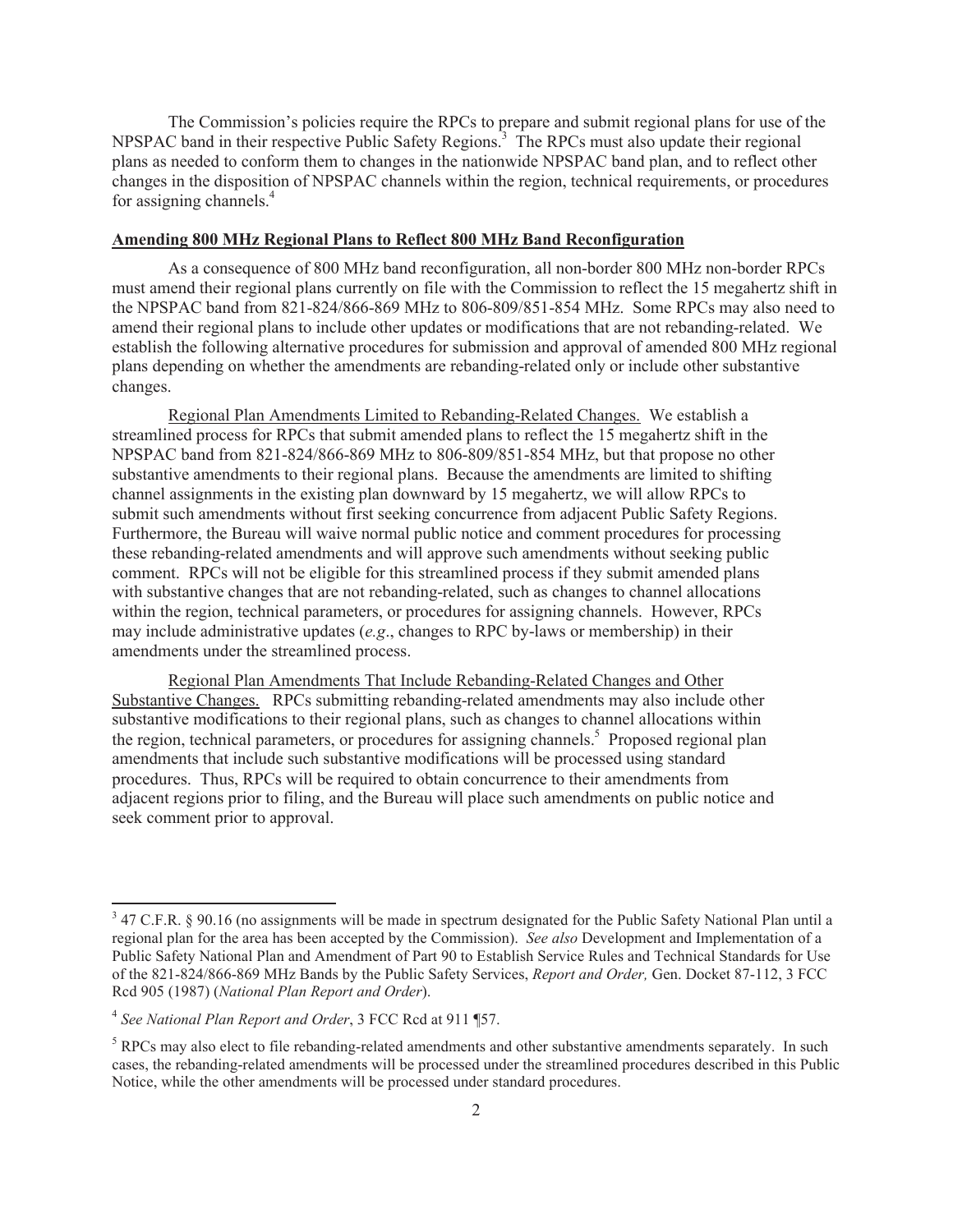#### **Procedures and Filing Dates for Regional Plan Amendments**

Rebanding-Related Amendments: RPCs in Waves 1 through 3 that intend to submit amended plans reflecting the 15 megahertz shift in the NPSPAC band without other substantive amendments must submit their modifications to the Public Safety and Homeland Security Bureau by April 13, 2009.

Combined Rebanding-Related and Other Substantive Amendments: RPCs in Waves 1 through 3 that intend to submit amended plans reflecting the 15 megahertz shift in the NPSPAC band combined with other substantive amendments must notify the Bureau of their intention by April 13, 2009, and must file amendments by June 10, 2009.

Content of Amendments: All NPSPAC plan amendments (both rebanding-related amendments and rebanding-related combined with other substantive amendments) must be submitted with a cover letter, signed by the regional chairperson, and must reference the original docket number specifically assigned to that region.<sup>6</sup> RPCs are encouraged to file their amendments electronically using the Commission's Electronic Comment Filing System (ECFS). To expedite the amendment process, a region may electronically poll its RPC membership for review and approval of a proposed amendment. RPCs may also hold online meetings if they so choose.

### **Licensing of New NPSPAC Facilities Under Amended Regional Plans**

Permanent licensing of new facilities on available channels in the new NPSPAC band at 806- 809/851-854 MHz is now permitted in non-border regions.<sup>7</sup> Such applications must be in accordance with the RPCs' amended regional plans.<sup>8</sup> Applicants for new facilities in the new NPSPAC band should obtain frequency coordination from a public safety frequency coordinator and a letter of concurrence from the RPC.

In addition, until rebanding is complete in a NPSPAC region, applications for new NPSPAC facilities must be submitted to the 800 MHz Transition Administrator to verify that the requested channels are not required for rebanding purposes.

### **Conditional Operation By Sprint on New NPSPAC Channels**

Prior to completion of rebanding in a NPSPAC region, Sprint Nextel Corporation (Sprint) may continue existing operations on 806-809/851-854 MHz channels after new NPSPAC licenses are granted, but must cease operations on any such channel to the extent necessary to comply with the co-channel spacing requirements of Section  $90.621(b)$ <sup>9</sup> on 60 days notice that the new NPSPAC licensee is ready to use the channel for testing purposes or to commence operations.<sup>10</sup> Once Sprint has received the 60-day

8 *See* Improving Public Safety Communications in the 800 MHz Band, *Supplemental Order and Order on Reconsideration*, WT Docket No. 02-55, 19 FCC Rcd 25120, 25159-60 ¶ 89 n. 226 (2004).

 $9^9$  47 CFR § 90.621(b).

<sup>10</sup> Improving Public Safety Communications in the 800 MHz Band, WT Docket 02-55, *Order*, 23 FCC Rcd 9558, 9662 ¶ 14 (PSHSB 2008) (60-day notice procedure applies to channels "licensed for new post-rebanding NPSPAC

<sup>&</sup>lt;sup>6</sup> A list of NPSPAC region contacts and docket numbers are available on the PSHSB web page at http://www.fcc.gov/pshs/public-safety-spectrum/800-MHz/rpc-directory.html

 $<sup>7</sup>$  Licensing of "new" facilities refers to licensing of facilities that did not previously operate in the old NPSPAC</sup> band as well or to non-rebanding-related modification of facilities after they have been rebanded. The procedures in this Public Notice do not apply to rebanding-related license modifications to add post-rebanding channels and remove pre-rebanding channels from the licenses for rebanded facilities. Such rebanding-related modifications do not require coordination or RPC concurrence.